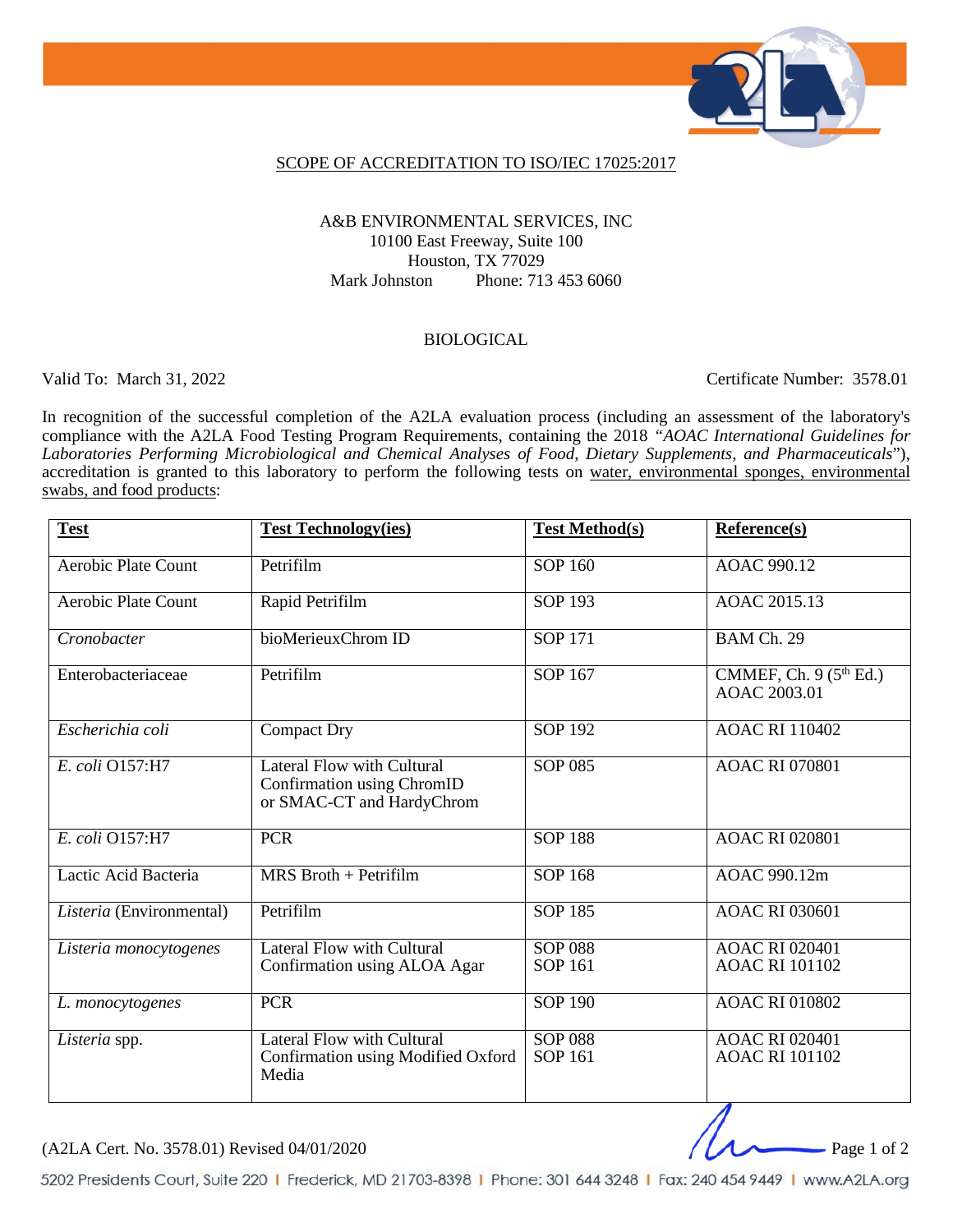| <b>Test</b>                | <b>Test Technology(ies)</b>                                               | <b>Test Method(s)</b> | Reference(s)                                 |
|----------------------------|---------------------------------------------------------------------------|-----------------------|----------------------------------------------|
| Listeria spp.              | <b>PCR</b>                                                                | <b>SOP 190</b>        | <b>AOAC RI 090701</b>                        |
| Salmonella spp.            | Lateral Flow with Cultural<br>Confirmation using ChromID<br>or HardyChrom | SOP 089               | <b>AOAC RI 080601</b>                        |
| Salmonella spp.            | <b>PCR</b>                                                                | <b>SOP 189</b>        | <b>AOAC RI 010803</b>                        |
| Shiga-toxin E. coli (STEC) | <b>PCR</b>                                                                | SOP 194               | <b>AOAC RI 121203</b>                        |
| Staphylococcus aureus      | Petrifilm                                                                 | SOP 169               | AOAC 2003.07<br>AOAC 2003.08<br>AOAC 2003.11 |
| <b>Total Coliform</b>      | <b>Compact Dry</b>                                                        | <b>SOP 192</b>        | <b>AOAC RI 110401</b>                        |
| Total Coliform / E. coli   | Colilert                                                                  | SOP 051               | SM9223B                                      |
| Total Coliform / E. coli   | Petrifilm                                                                 | <b>SOP 159</b>        | AOAC 991.14                                  |
| Yeast / Mold               | Petrifilm                                                                 | SOP 165               | AOAC 997.02                                  |
| Yeast / Mold               | Rapid Petrifilm                                                           | <b>SOP 191</b>        | AOAC 2014.05                                 |

Key:

BAM: Bacteriological Analytical Manual

CMMEF: Compendium of Methods for the Microbiological Examination of Food

SM: Standard Methods for the Examination of Water and Wastewater

 $(A2LA$  Cert. No. 3578.01) Revised 04/01/2020